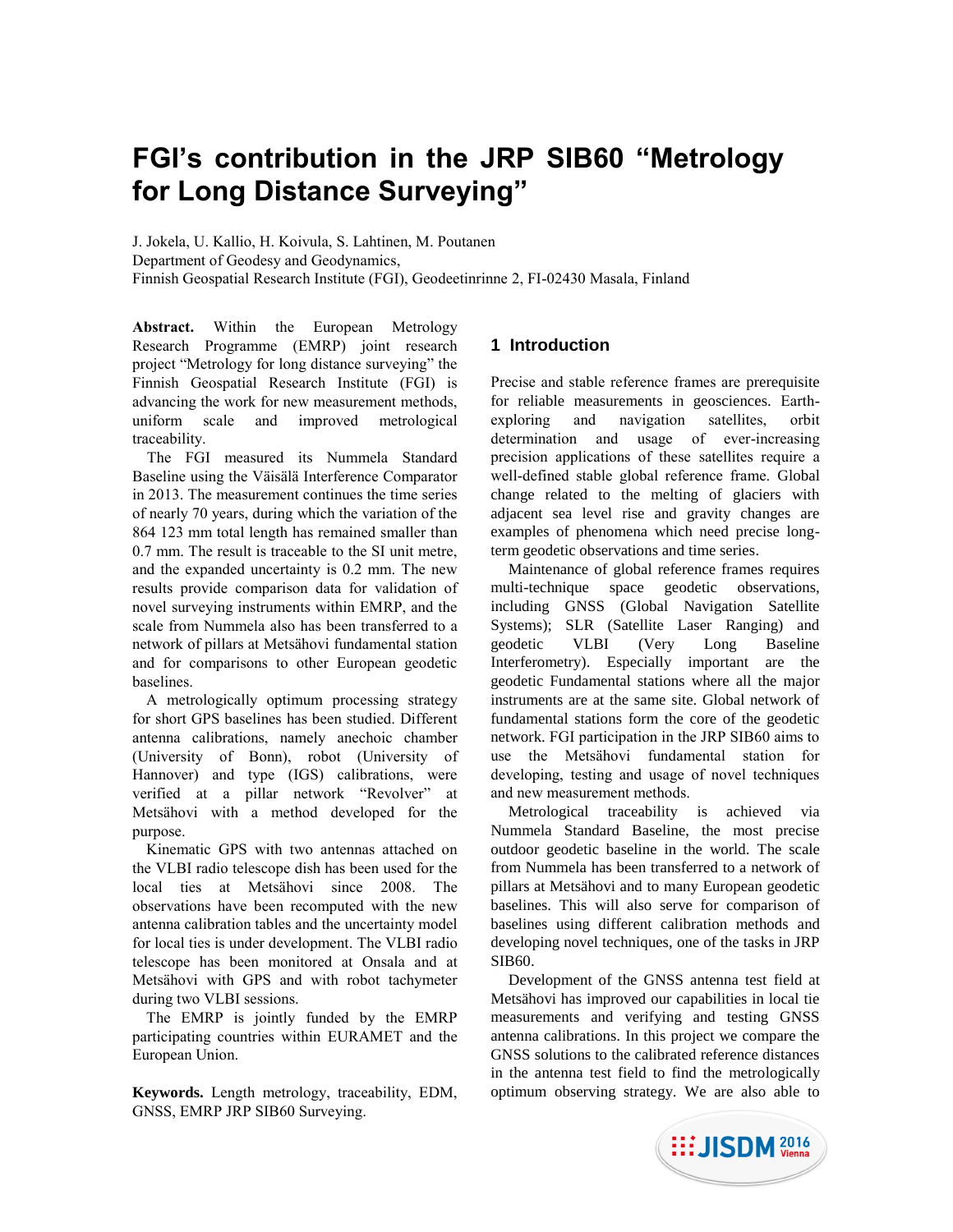verify the differences between different antenna calibrations on the sub-millimetre level.

Kinematic GPS on the VLBI radio telescope was developed in the FGI and used for the local ties at Metsähovi since 2008. Obtaining the local tie vectors also with traditional tachymetric measurements within the SIB60 project enables direct comparison of different techniques and improves the uncertainty estimation of the tie vectors.

In the following we describe measurements and results achieved under the EMRP JRP SIB60 project.

## **2 Nummela Standard Baseline**

The basis for the reference data and metrological traceability is FGI's Nummela Standard Baseline in Finland. This world-class measurement standard for geodetic length measurements is regularly measured using the Väisälä (white-light) interference comparator and a quartz gauge system, which brings the traceability.

The variation in the total length of 864 m has been smaller than 0.7 mm in the 16 measurements during years 1947–2013 (Jokela 2014). Expanded total uncertainties usually vary between 0.04 mm and 0.18 mm for the baseline sections between 24 m and 864 m. The latest remeasurement in 2013 resulted in larger uncertainty values, up to 0.23 mm, caused by unexpectedly freezing conditions before the completion of the measurements. However, the resulting distances differ only 0.1 mm at maximum from the previous measurements of 2005 and 2007, thus providing a reliable basis for calibrations at the baseline.

In 2015 the FGI prepared the Nummela Standard Baseline to be used for the project by three sets of projection measurements between the underground markers and observation pillars. This produced reference distances, which are derived from the interference measurements and thereby traceable to the definition of the metre with 0.3 mm expanded uncertainty.

## **2.1 Reference data for the validation of the novel optical standards**

The 8-pillar 600-m geodetic baseline of the Physikalisch-Technische Bundesanstalt (PTB) in

Braunschweig, Germany, is one facility used for outdoor validation of the developed distance measurement systems, the German PTB's TeleYAG and the French CNAM's Telediode. The unique sensor system for acquiring weather data makes the baseline especially suited for the purpose (Pollinger et al. 2012). The FGI provided reference data by calibrating the PTB baseline for the first time in June 2011 and again in July 2014.

Another geodetic baseline closely related to the project is the one of the Austrian metrology and surveying institute (Bundesamt für Eich- und Vermessungswesen, BEV) in Innsbruck, Austria. The FGI calibrated the baseline for the first time in September 2008 and again in October 2015. The first calibration was a part of a previous EMRP long-distance surveying project and the latter for maintenance for national needs.

To transfer the traceable scale to other geodetic baselines the FGI calibrated a transfer standard, a Kern Mekometer ME5000 no. 357094 EDM equipment, at Nummela three times in June 2014 and three times in August 2014. Scale corrections of  $-0.06$  mm/km  $\pm 0.33$  mm/km and  $+0.03$  mm/km  $\pm 0.24$  mm/km and additive constants of  $\pm 0.03$  mm  $\pm 0.01$  mm and  $+0.04$  mm  $\pm 0.01$  mm were determined, respectively. Calibrations were continued for the scale transfers in 2015.

A device based on laser spectroscopy for the measurement of temperature over long distances, developed by VTT-MIKES, was one more novel equipment successfully tested at Nummela in autumn 2015 (Tomberg et al. 2016). The innovation is expected to be applicable in obtaining accurate and reliable temperature data for refraction correction of geodetic distance measurements.



**Fig. 1** Calibration facilities at FGI's Nummela Standard Baseline.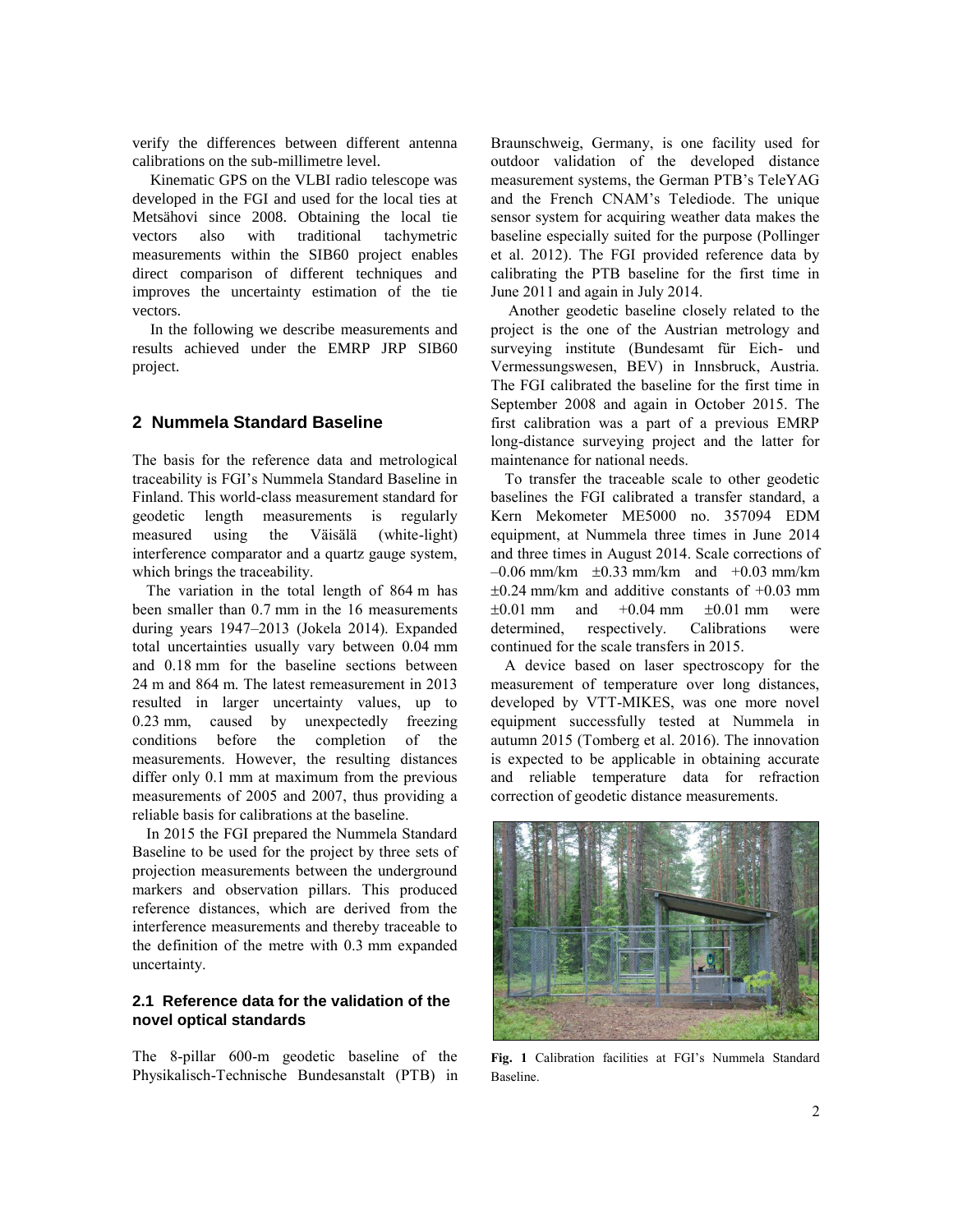#### **2.2 Comparison of baselines using different calibration methods**

FGI's aforementioned calibration of the PTB baseline and validation of novel instruments also serve for another task of the project, comparison of baselines using different calibration methods. The participants' distance observations were compiled in uniform datasets. Concerted processing of these deliverables and reporting of results are about to be completed.

FGI's dataset from the PTB baseline in July 2014 includes 126 observed distances ranging from 50 m to 600 m. Weather data are available from both FGI's traditional instruments (psychrometers, aneroids) and from PTB's modern sensor system.

In October 2014 the scale of Nummela was transferred to the new 8-pillar 1 100-m geodetic baseline of the Universität der Bundeswehr München (UniBW). This baseline was the venue of an international intercomparison already in 2009– 2011, when the nominal distances were determined using various tachymeters, Mekometers, absolute laser trackers and GNNS measurements (Heunecke 2012). FGI's dataset from the UniBW baseline includes 122 observed distances ranging from 51 m to 1 100 m. Utilizing a unique traceability chain it is a remarkable supplement to the existing comparison data.



**Fig. 2** Scale transfer to the UniBW geodetic baseline.

#### **2.3 Scale transfer to Metsähovi**

The FGI calibrated the reference vectors of the novel test field at Metsähovi. The scale traceable to the SI unit metre definition was transferred from the Nummela Standard Baseline using a Kern Mekometer ME5000 no. 357094 high-precision EDM equipment as the transfer standard. The calibration certificates were written for three

distances 191 m, 131 m and 63 m (yellow lines in figure 3). In addition, three more reference distances shorter than 20 m were computed from the network adjustment (chapter 3.1).



**Fig. 3** The pillar network (left) and the revolver test field (inset at right) at Metsähovi. Calibrated baselines are the yellow lines. (Background photo Google Earth 2014.07.26, 60º 13' 04", 24º 23' 38").

## **3 GNSS metrology at Metsähovi**

There are a total of 15 concrete pillars at Metsähovi which are designed for high-precision applications. The pillar network forms the reference frame for local tie measurements between space geodetic instruments like VLBI, SLR and GNSS. The network has a traceable scale through the scale transfer from Nummela. Part of the network, called "Revolver", is used for validating GNSS antenna calibration values.

#### **3.1 Metsähovi Terrestrial Network**

The Metsähovi terrestrial network includes two GNSS mast points, 14 GNSS pillar points, one terrestrial pillar point, 12 reference points inside the VLBI radome, two points inside the SLR radome, five points related to SAR, seven temporal points and 834 points on the rotating part of the VLBI telescope during two VLBI sessions. Figure 3 shows the pillar points and the revolver test field that is designed for GNSS antenna tests.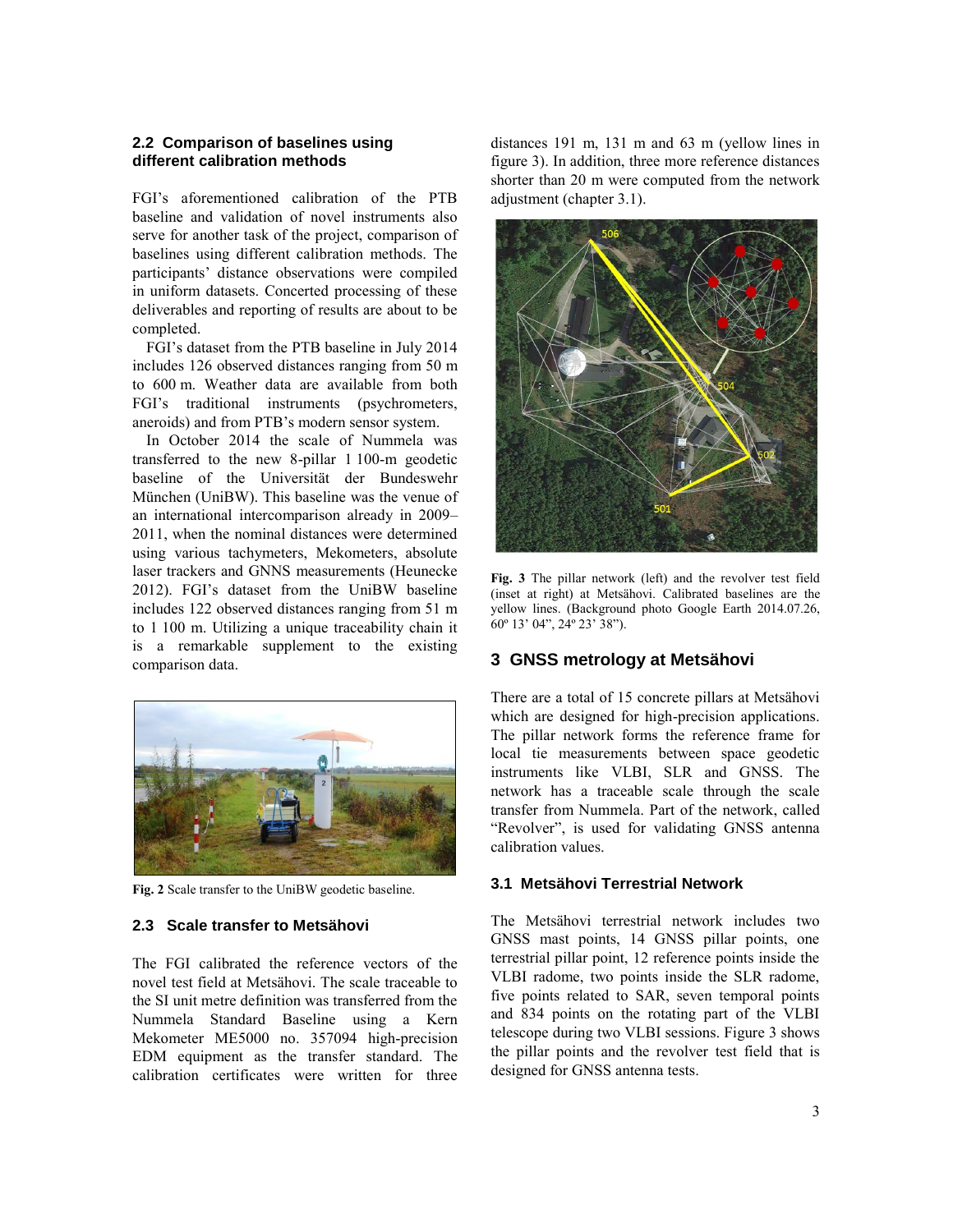Approximate coordinates of the terrestrial network adjustment are based on the 16 GPS point network solution of the 40 days campaign measured in summer 2014. The GNSS solution was processed with Bernese 5.2 using the proposed best processing strategy of GNSS vectors less than 200 m (see chapter 3.3). The GNSS vectors were not used as observations in terrestrial network adjustment. The terrestrial solution is based on the angle and distance measurements and levelled height differences corrected with geoid model to ellipsoidal height differences.

Scale of the terrestrial network is based on the calibrated distances of the three pillar pairs. A scale factor unknown is included to the observation equations of the other distance observations. Orientation and positions of the network are based on the 16 GNSS points. The normal equations of the adjustment have constraints with three inner constraint equations (one rotation and three translations) with respect of the 16 GNSS points.

The GNSS coordinates of the MET3 were constraint to the coordinates of the weekly solution in IGb08 processed by FGI's GNSS analysis centre. The ellipsoidal height difference observations in adjustment were deduced from levelling network solution and geoid height differences from Finnish geoid model FIN2005N00.



**Fig. 4** A procedure to analyze residual offsets.

#### **3.2 Validation of antenna calibration tables**

The procedure for validation of antenna calibration tables is based on the circulating the antennas on the pillars. Daily solutions computed with Bernese 5.2 (Dach et al 2015) are combined to the final solution with full covariance matrix in ITRF. The design matrix of the antenna network is different than the pillar coordinate network and the residual offsets can be solved for as additional parameters during combination. In order to get absolute residual offsets for North and East components the antennas are directed to the south in some pillars instead of the North. The method is based on the Bányai (2005) and further developed in FGI (Kallio et al 2012). The procedure is shown in Figure 4.

We have estimated the residual offsets related to all calibration tables of all the antennas used in the next chapter. Our analysis show that we are able to solve for the residual offsets on 0.1 mm level.

## **3.3 Metrologically optimum processing strategy**

We selected seven baselines from the Metsähovi terrestrial network for studying the metrologically optimum GNSS processing strategy. Dual frequency GPS data of minimum 72 hours were collected in 2014 and 2015 using Ashtech choke ring antennas which have type calibration values as well as individual calibrations made in anechoic chamber at Bonn (Institute of Geodesy and Geoinformation, University of Bonn) and with robot at Hannover (IfE, Leibniz Universität Hannover). Baseline lengths varied between 2 and 191 meters.

The GPS processing was carried out using the Bernese GNSS Software version 5.2 (Dach et. al. 2015). All the processing was based on the double difference approach. Our apriori processing strategy was to use L1, 10 degree cut off, 5s sampling, precise orbits, GMF troposphere, CODE ionosphere model, and DD phase residual screening. The outcome of the processing was the distance between antennas, and that was compared to the traceable reference distance.

The effect of ionosphere was studied using Global ionosphere model by CODE (the Center for Orbit Determination in Europe) and without any ionosphere model, and with all three antenna calibrations (Bonn, Hannover and type). In most cases the difference between solutions was 0.1 mm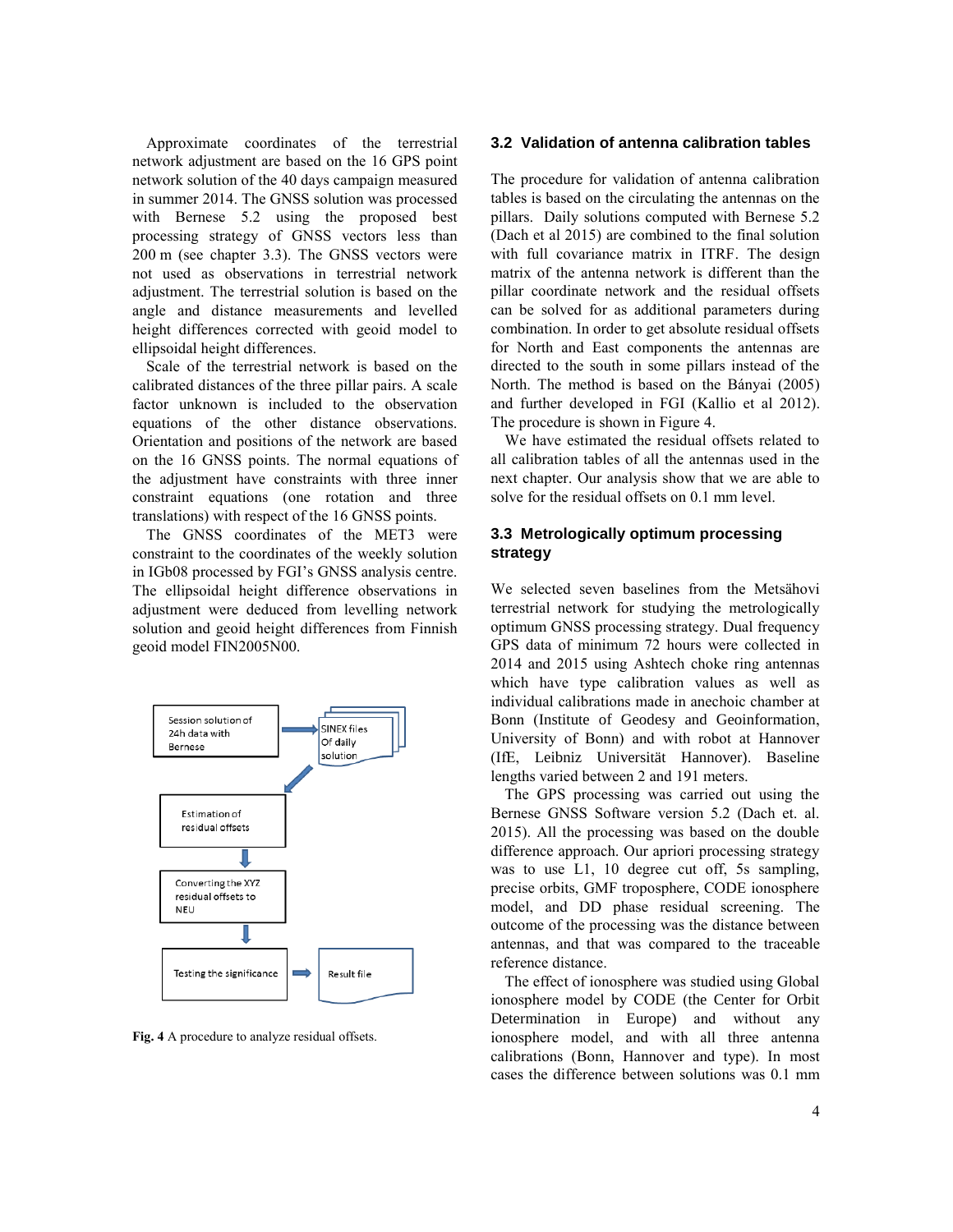or less confirming the negligible role of ionosphere modelling in the distances shorter than 200 m.

In the next step different troposphere modelling options where tested using L1 and L3 frequencies and all three antenna calibrations. The results showed very small differences between the troposphere solutions independent of antenna calibration or frequency. The GMF and VMF solutions were identical as well as the GMF with gradients and VMF with site specific gradients. The mean differences between solutions were close to 0.0 mm.

The solutions with different antenna calibrations and frequencies were compared to the reference distances to find the metrologically optimum processing strategy. The comparisons were made only for the GMF troposphere model because of very small differences between the troposphere models. The standard deviations of the daily solutions within a session (3–11 days) were 0.2 mm at maximum for L1 and 0.3 mm for L3. The L1 solution with individual calibration (Bonn or Hannover) performed mostly closest to the reference. All the solutions were within  $\pm 1.0$  mm from the reference.

The same antennas have been used in the Revolver test field and the residual offsets were estimated for the antennas. The effect of the residual offsets for the baselines were very small (max 0.15 mm) in the case of individual calibrations but more significant for the type calibration (up to 1.5 mm). The L1 daily offsets were corrected using the residual offsets. The residual offsets corrected solutions were within ±0.1 mm from each other (Bonn, Hannover and type calibration). Especially the type calibration solution improved significantly of the use of the residual offsets.

## **4 Local tie at Metsähovi**

#### **4.1 Local tie time series measured with GPS**

We started kinematic GPS local tie measurements between IGS point METS and IVS point Metsähovi in 2008 with two Ashtech choke ring antennas attached at the edge of the VLBI telescope dish using Geo++ calibration tables for PCC. The results of the early measurements are reported in Kallio and Poutanen 2012 and 2013.

The choke ring antennas were needed in other GPS campaigns and we changed the antennas in May 2010 to two Leica AX2012 antennas which were better suited to the kinematic measurements than the heavy choke ring antennas. In order to be able to apply individual PCC corrections the antennas need to be calibrated. The Leica antennas were taken down for calibration in 2013 during the SIB60 ERMP. The antennas were calibrated with two different calibration methods, in anechoic chamber at Bonn and with robot at Hannover. We recalculated time series with both new calibrations.

The METS IGS antenna (AOAD/M\_B NONE) broke down in July 2010 and was changed in August 2010 (AOAD/M\_T NONE519). The ARP of the new METS antenna is 0.0226m lower position than the ARP of the old one. The new METS antenna has individual calibration tables by Geo++.

The METS antenna was changed again in summer 2013 because of its unstable behaviour. Also the new antenna (ASH700936C\_M NONE11761) has individual calibration tables by Geo++. The ARPs of the second and the third antennas have the same position which has been verified with tachymetric measurements. The first VLBI session after the first METS antenna change was in doy 264 2010. We chose this as the starting epoch of the time series of our recalculated local ties including 25 sessions from 2010.7 to 2015.7.

With few exceptions we have measured the local tie with kinematic GPS during every geodetic VLBI session where Metsähovi has participated.

The phase observations of each session were corrected applying the both calibration tables to the RINEX files separately. The trajectories were processed using TTC (Trimble Total Control) software with OTF (on the fly) strategy in ambiguity resolution. The thermal expansion of the telescope was taken into account by correcting the trajectory coordinates of GPS antennas three dimensionally to the reference temperature 6.8 ºC using different expansion factors for aluminum and steel parts of the telescope.

The recorded VLBI antenna positions and the trajectory coordinates with time stamp were combined in iterative linearized least squares mixed model with conditions between the parameters (Kallio and Poutanen, 2012). The weight matrix of the observations was the inverse of their covariance matrix.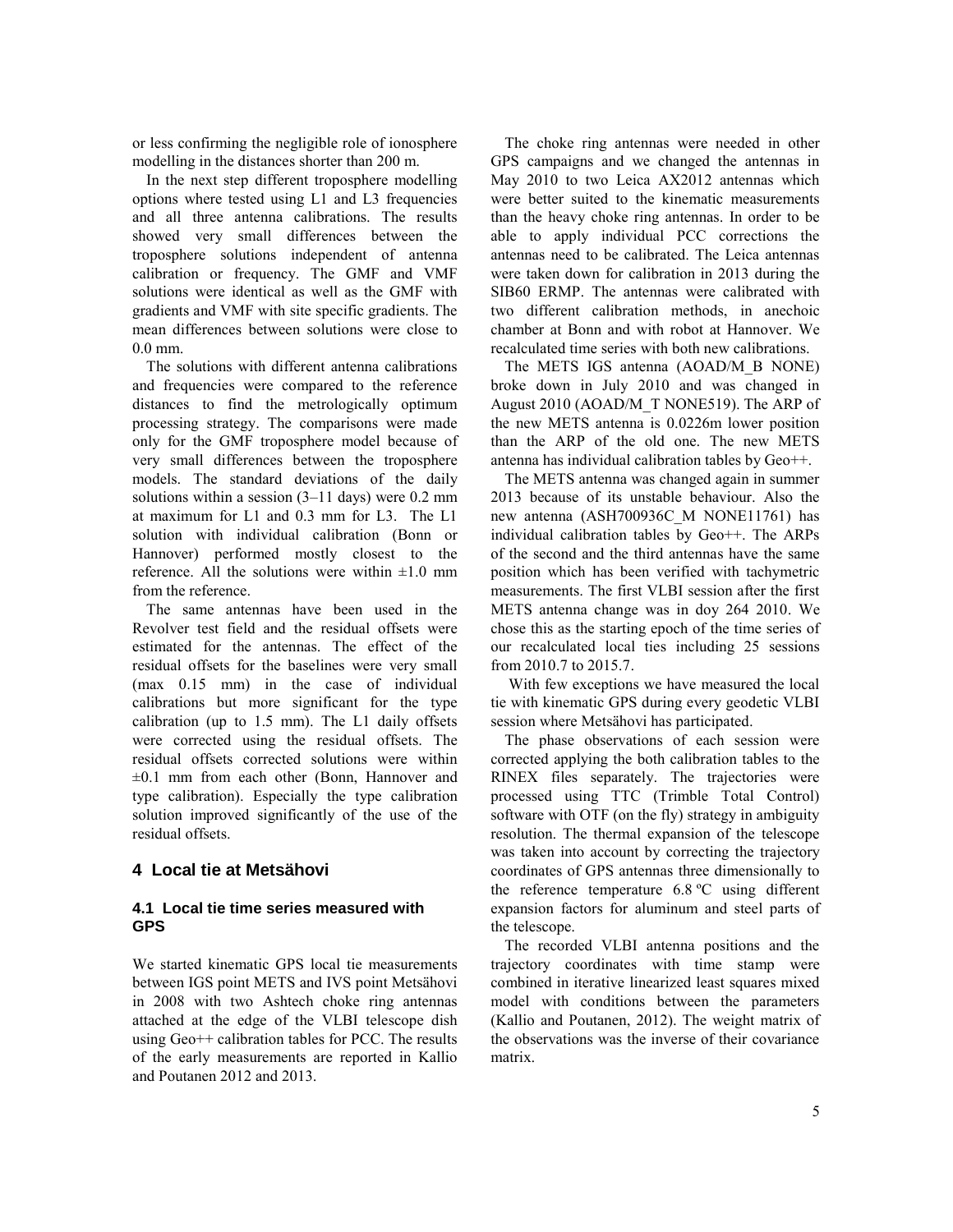The scattering of the IVS reference point in time series was similar for both calibration tables. The systematic difference of the solutions is mainly in Up direction. The standard deviation of the mean from 25 sessions was 0.72 mm, 0.96 mm, 1.69 mm in topocentric North, East and Up respectively.

#### **4.2 Terrestrial Local tie vector**

We measured the local tie vector terrestrially during two VLBI sessions simultaneously with GPS and robot tachymeter in Metsähovi and in Onsala. The terrestrial monitoring was performed with HEIMDAL monitoring system (Lösler et al 2013). The HEIMDAL system was installed at Metsähovi in August 2015 with the help of Michael Lösler of Frankfurt University of Applied Sciencies. During the two dedicated 24 hour VLBI sessions we measured in Metsähovi in total of 834 points from six station points. (Figure 5)

The monitoring part of the HEIMDAL system was used in the measurements. We adjusted the coordinates of the prism points in the network adjustment using an in-house network adjustment software. The monitoring system software fixed the errors due to the incident angle of the prism.

HEIMDAL is capable to apply the first velocity correction to the distance measurement in real time, too, but in Metsähovi case we did not have weather sensors connected to the system. Corrections were computed using the temperature values from the weather observations of the temperature sensors inside the radome and the Vaisala weather station outside of the radome.

The deflection of the vertical correction was applied to the angle measurements before the adjustment. The angle and distance observations were included in our Metsähovi network and adjusted in ITRF. The scale of the network is traceable to the Nummela standard baseline (chapter 3.1).

The coordinates and the covariance matrices of the prism points were used as observations in reference point estimation which were performed with the same model than in the case of GPS local tie. All angle, distance and weather observations had a time stamp. The laptop computer which controlled the robot tachymeter through the geoCOM link and recorded the observations to the data base was synchronized with the time server at

Metsähovi. The VLBI antenna position angles were recorded like in the case of the GPS local tie.

The agreement of the terrestrial and GPS local tie vectors was good. The differences between the terrestrial and the GPS local tie vectors in the topocentric system during EMRP SIB60 are within two millimeters in all components.



**Fig. 5** Geometry of the monitoring observations.

#### **4.3 Uncertainty of the local tie vector**

The variances and covariances of the observations (i.e. the trajectory or prism coordinates) propagates to the variances and covariances of the estimated parameters in the reference point estimation process. The covariance matrix of reference point coordinates and the other parameters is an inverse of the normal equation matrix in least squares estimation and it is a function of point geometry and precision of observations. The standard deviations of the reference point coordinates are the square roots of the diagonal elements of the covariance matrix.

We studied the influence of the geometry and number of the measured points on the precision of the reference point coordinates in (Kallio and Poutanen 2010). There are still uncertainty sources the influences of which are not visible in the covariance matrix. The comparisons of the results in time series (standard deviation from the time series in the chapter 4.1) and comparison of different methods (chapter 4.3) give a more reliable estimate for uncertainty of the local tie vector than standard deviations from the adjustment.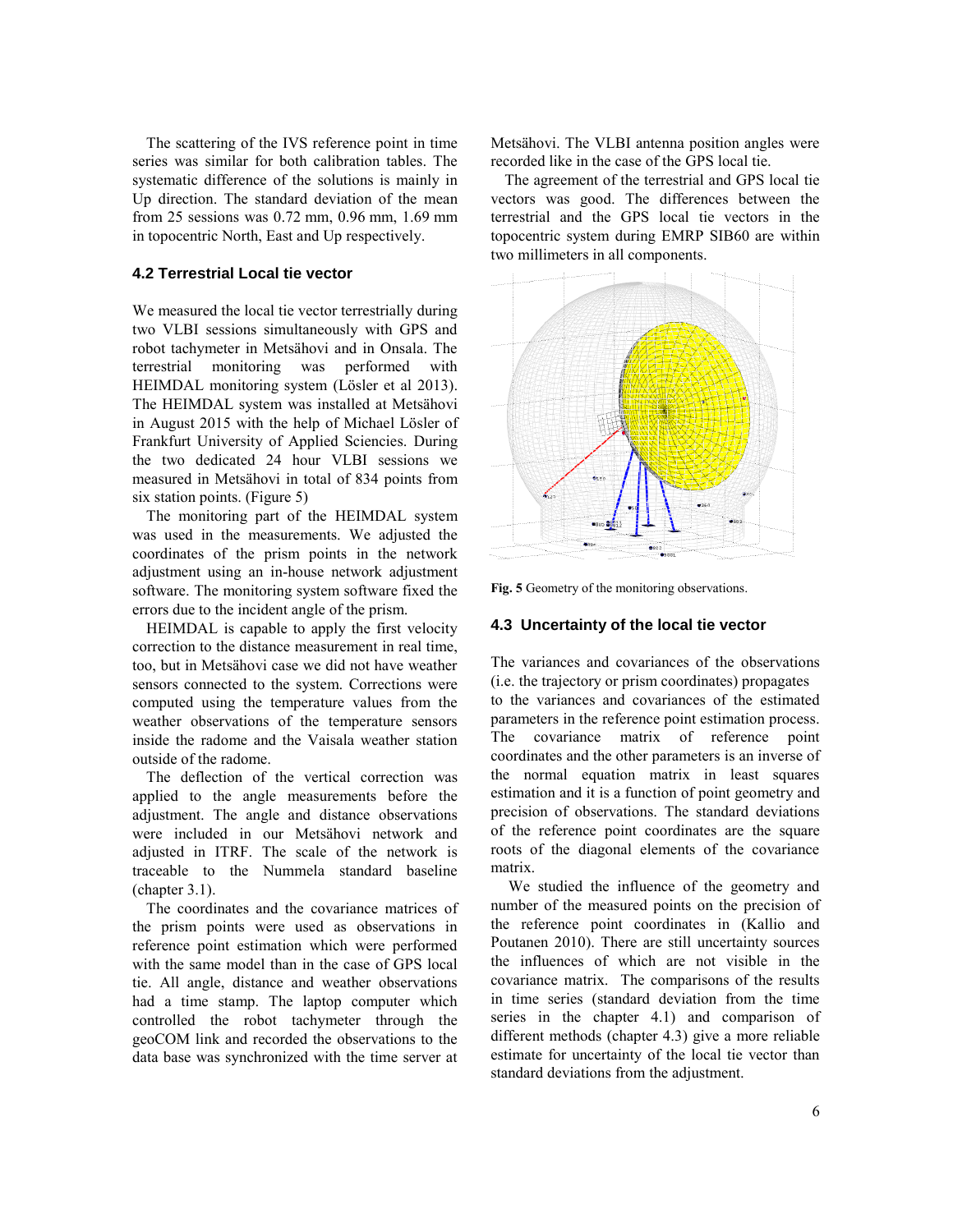The sensitivity of the antenna calibration to the reference point coordinates can be seen if we compare the results computed from the trajectories with two different calibration tables. The precision of the PCC depends on the satellite geometry, the frequency and the antenna itself. The near field effect due to the installation of the antenna on the radio telescope dish can change the antenna properties so that calibration values may not be valid. We handle the near field effect as a part of the antenna calibration table uncertainty. By calculating the zero base line between the tables with real observations we get the distribution of the differences in the trajectory points.

It is difficult to separate different uncertainty sources from each other because the correlations are not known. We are working on the uncertainty model of the GPS local tie. In the first trials of Monte Carlo simulation we concentrated to the GPS antenna PCC corrections.

We calculated the covariance matrix for each trajectory point by using the covariance matrices from kinematic post processing software and the covariance matrix derived from zero baseline distribution. We had different covariance matrix for each trajectory point. We generated 1000 trajectories for both antennas using the pseudo random numbers of (0,1) normal distribution and eigenvectors and values of the derived covariance matrix. Then we applied the reference point estimation to the 1000 sets of the coordinates. The distribution of solutions should then represent the uncertainty of the reference point coordinates and the other parameters in adjustment (Figure 6). We continued the study by adding the influence of other uncertainty sources in the model.



**Fig. 6** Distribution of the reference point coordinates in the global frame. Scale is in [mm].

## **5 Discussion and conclusions**

Nummela Standard Baseline is the key resource on validation of novel optical standards and comparison of baselines in the JRP SIB60. We have used the Nummela Standard Baseline to obtain the metrologically traceable scale also in the Metsähovi GNSS test field.

Metsähovi Fundamental station is a part of the global geodetic network to maintain global reference frames and compute the precise orbits of GNSS satellites. Local ties between various space geodetic instruments and their metrological traceability at fundamental stations are one of the main issues when improving accuracy and reliability of global network.

In this research we have developed novel methods to verify calibration of GNSS antenna which is one of the source of uncertainty in highprecision GNSS observations. The test field at Metsähovi has successfully used for this purpose, with a verified uncertainty chain down to the definition of meter.

Our results showed that one millimeter accuracy for a baseline length is achievable from 24-hour data using proposed strategy. More data would be needed to separate signals from environmental effects and antenna calibrations when aiming to the halfmillimetre level.

A new Satellite Laser Ranging telescope will be completed in 2016, and a new radio telescope, dedicated for geodetic VLBI is anticipated in 2018 at Metsähovi. Both will be added in the local network, and we will apply methods developed under this project also for the new instruments.

## **Acknowledgements**

We gratefully acknowledge funding from the European Metrology Research Program (EMRP). The EMRP is jointly funded by the EMRP participating countries within EURAMET and the European Union. The monitoring system HEIMDAL provided by Frankfurt University of Applied Sciences and special help of Michael Lösler made the terrestrial automated monitoring of the VLBI telescope possible to perform in the time table of SIB60.